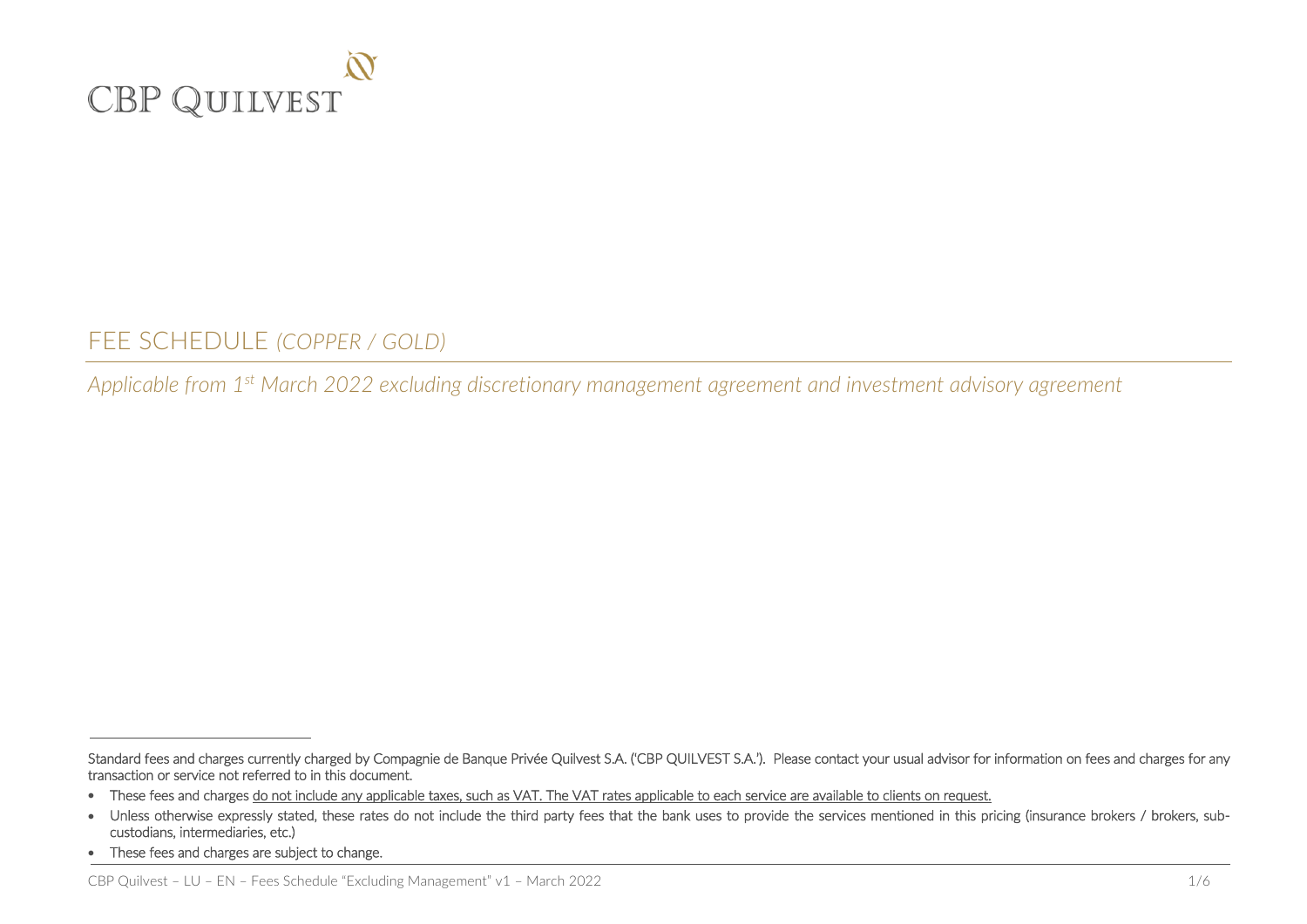#### TRANSACTION FEES

|                                  | ASSETS < $E2$ MILLION (COPPER) <sup>1</sup>                                                                                                                                                                                |        | ASSETS > $\epsilon$ 2 MILLION (GOLD) <sup>1</sup>                                  |        |
|----------------------------------|----------------------------------------------------------------------------------------------------------------------------------------------------------------------------------------------------------------------------|--------|------------------------------------------------------------------------------------|--------|
| <b>TRANSACTION FEE</b>           |                                                                                                                                                                                                                            |        |                                                                                    |        |
| PURCHASE, SALE, SUBSCRIPTION AND | Equities:<br>$\bullet$                                                                                                                                                                                                     | 2.50 % | • Equities:                                                                        | 2.00 % |
| <b>REDEMPTION</b>                | Bonds:<br>$\bullet$                                                                                                                                                                                                        | 1.50 % | • Bonds:                                                                           | 1.25%  |
|                                  | Third-party equity funds,<br>third-party balanced funds:                                                                                                                                                                   | 3.75%  | Third-party equity funds,<br>third-party balanced funds ::                         | 3.50 % |
|                                  | Group equity funds, group balanced funds,                                                                                                                                                                                  |        | • Group equity funds, balanced funds,                                              |        |
|                                  | Real estate funds, commodity funds:                                                                                                                                                                                        | 1.75 % | Real estate funds, commodity funds:                                                | 1.50 % |
|                                  | Money market funds:<br>$\bullet$                                                                                                                                                                                           | 1.00%  | • Money market funds:                                                              | 0.50%  |
|                                  | Third-party bond funds:<br>$\bullet$                                                                                                                                                                                       | 1.50 % | • Third-party bond funds:                                                          | 1.50 % |
|                                  | Group bond funds:<br>$\bullet$                                                                                                                                                                                             | 1.25 % | • Group bond funds:                                                                | 1.25 % |
|                                  | Third-party alternative investment funds:<br>$\bullet$                                                                                                                                                                     | 5.00 % | • Third-party alternative investment funds:                                        | 4.50 % |
|                                  | Group alternative investment funds:<br>$\bullet$                                                                                                                                                                           | 3.50 % | • Group alternative investment funds:                                              | 3.00 % |
|                                  | Structured products:<br>$\bullet$                                                                                                                                                                                          | 3.50 % | • Structured products:                                                             | 3.00 % |
|                                  | Precious metals<br>$\bullet$<br>minimum / $\in$ 100 per transaction <sup>2</sup>                                                                                                                                           | 2.25%  | • Precious metals<br>minimum / $\in$ 100 per transaction <sup>2</sup>              | 2.00 % |
|                                  | Direct subscription in illiquid securities (securities not admitted through a Security Settlement System and which are held by<br>the Bank, on behalf of the Client, directly with the issuer -e.g. Private Equity Funds): |        |                                                                                    |        |
|                                  |                                                                                                                                                                                                                            |        |                                                                                    |        |
|                                  | Minimum per transaction: $\epsilon$ 2.500 (above listed transaction fees applies should they exceed this minimum)<br>$\bullet$                                                                                             |        |                                                                                    |        |
| OPTION ON REGULATED MARKET       | € 6 <sup>1</sup> per contract<br>minimum / transaction $\epsilon$ 100 <sup>1</sup>                                                                                                                                         |        | € 6 <sup>1</sup> per contract<br>minimum / transaction $\epsilon$ 100 <sup>1</sup> |        |

*<sup>2</sup> or the equivalent in another currency*

 $\overline{a}$ 

• These fees and charges are subject to change.

<sup>&</sup>lt;sup>1</sup> The value of the assets taken into account to determine the applicable fee schedule (Copper or Gold, as defined over time) corresponds to the value of the assets registered on the bank account at the time said bank account is opened. Unless the bank expressly consents otherwise, the subsequent increase of the value of the assets has no consequence on the applicable fee schedule which shall remain *the initially assigned fee schedule. In the event the value of the assets decreases to below the above defined threshold, the Copper fee schedule automatically applies.*

Standard fees and charges currently charged by Compagnie de Banque Privée Quilvest S.A. ('CBP QUILVEST S.A.'). Please contact your usual advisor for information on fees and charges for any transaction or service not referred to in this document.

<sup>•</sup> These fees and charges do not include any applicable taxes, such as VAT. The VAT rates applicable to each service are available to clients on request.

<sup>•</sup> Unless otherwise expressly stated, these rates do not include the third party fees that the bank uses to provide the services mentioned in this pricing (insurance brokers / brokers, subcustodians, intermediaries, etc.)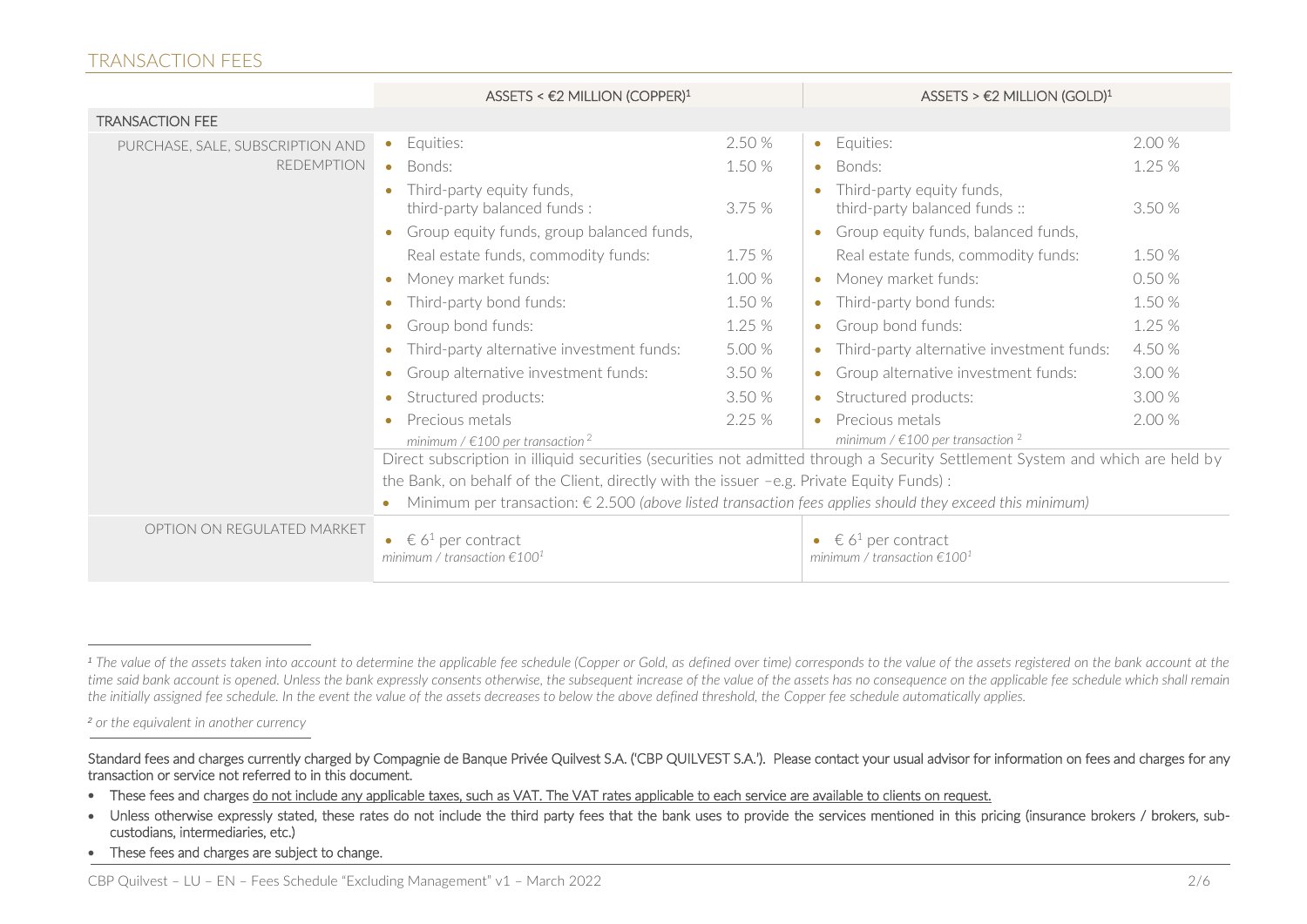| VARIOUS INTERVENTIONS OF THE<br>DEALING ROOM MADE AT CLIENT'S<br>REQUEST AND NOT INCLUDED IN THE<br>ANNUAL FEES, IN PARTICULAR, PRICE<br><b>CHANGES RELATED TO LIMIT ORDERS:</b> | $\epsilon$ 25 <sup>1</sup> /position                                                                                                                                           |
|----------------------------------------------------------------------------------------------------------------------------------------------------------------------------------|--------------------------------------------------------------------------------------------------------------------------------------------------------------------------------|
| <b>DISTRIBUTION FEE</b>                                                                                                                                                          |                                                                                                                                                                                |
| STRUCTURED PRODUCTS SUBSCRIBED<br>ON THE PRIMARY MARKET                                                                                                                          | 1.00 % of the nominal multiplied by the number of years until the maturity date of the product<br>(pro rata temporis calculation), with a minimum of 1% of the nominal amount. |
| REPORTING FEE                                                                                                                                                                    |                                                                                                                                                                                |
| <b>EMIR REPORTING (MANDATORY</b><br>REPORTING APPLICABLE TO<br><b>TRANSACTIONS IN DERIVATIVES)</b>                                                                               | EUR 75 per relevant transaction (charged monthly)                                                                                                                              |

### ACCOUNT ADMINISTRATION CHARGES

|                                                                      | • $\in$ 1,000 <sup>1</sup> per annum natural person (charged quarterly)                                                                               |
|----------------------------------------------------------------------|-------------------------------------------------------------------------------------------------------------------------------------------------------|
| STANDARD ANNUAL FEE                                                  | • $\in$ 2,500 <sup>1</sup> per annum legal entity (charged quarterly)                                                                                 |
| ACCOUNT CLOSING FEE                                                  | • $\epsilon$ 500 <sup>1</sup> (except for payment accounts under the terms set out in the Special<br>Payment Terms and Conditions - Payment Services) |
| SAFETY DEPOSIT BOX FEE                                               | • Fee available on request                                                                                                                            |
| PROCEDURES INITIATED AT THE CLIENT'S REQUEST AND NOT INCLUDED IN THE |                                                                                                                                                       |
| STANDARD ANNUAL FEE                                                  |                                                                                                                                                       |

(*such as transaction confirmations, information searches and other procedures initiated at the client's request, …*)

*<sup>1</sup> or the equivalent in another currency*

-

Standard fees and charges currently charged by Compagnie de Banque Privée Quilvest S.A. ('CBP QUILVEST S.A.'). Please contact your usual advisor for information on fees and charges for any transaction or service not referred to in this document.

- These fees and charges do not include any applicable taxes, such as VAT. The VAT rates applicable to each service are available to clients on request.
- Unless otherwise expressly stated, these rates do not include the third party fees that the bank uses to provide the services mentioned in this pricing (insurance brokers / brokers, subcustodians, intermediaries, etc.)
- These fees and charges are subject to change.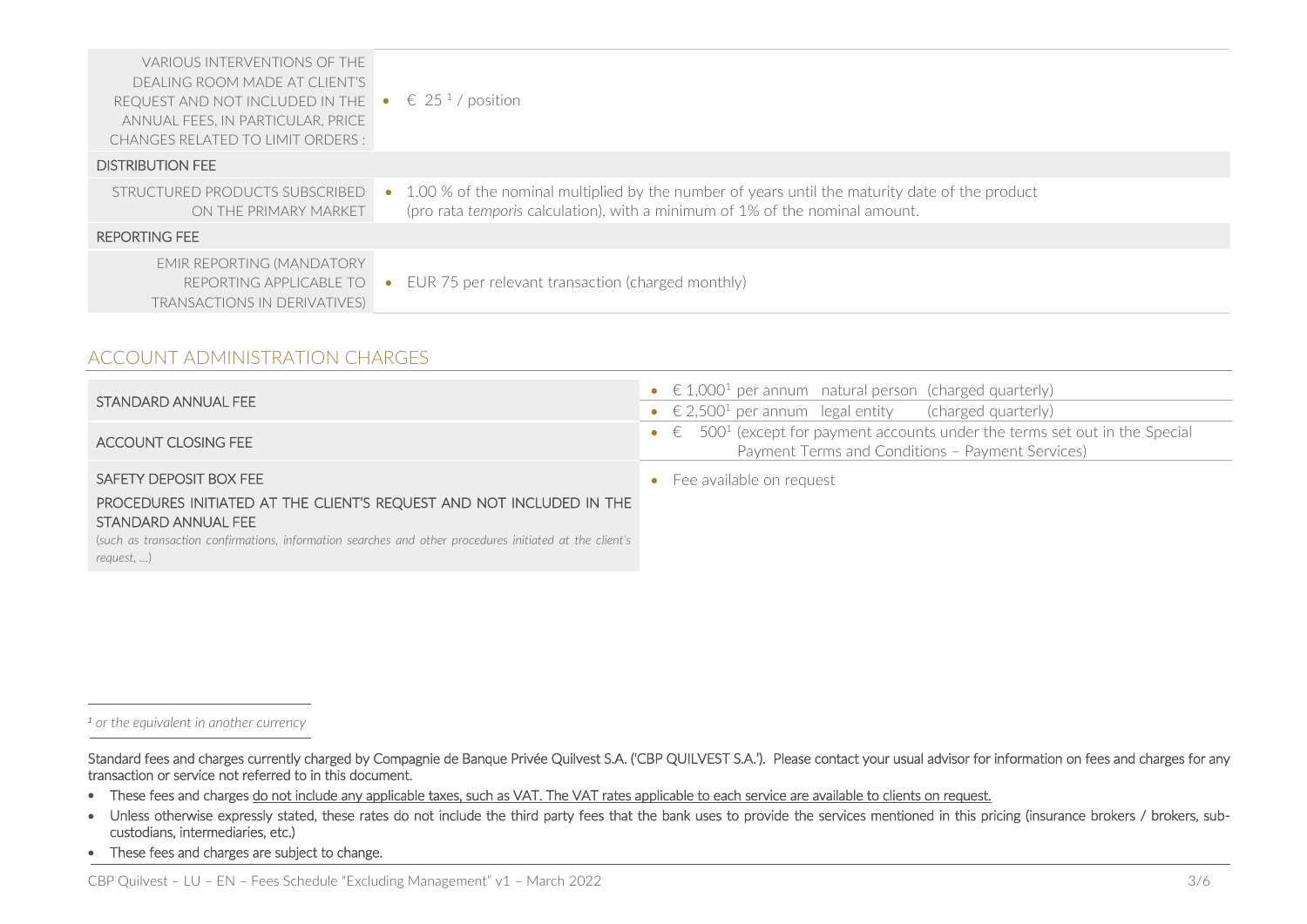## FUND TRANSFERS

| <b>INCOMING TRANSFERS</b>                                                       | Free of charge<br>$\bullet$                                                                                                       |
|---------------------------------------------------------------------------------|-----------------------------------------------------------------------------------------------------------------------------------|
| <b>OUTGOING TRANSFERS</b>                                                       | applicable to amounts above €10,000<br>$\bullet$ 0.10 %<br>minimum $\epsilon$ 10 <sup>1</sup> maximum $\epsilon$ 250 <sup>1</sup> |
| (additional fee applicable to urgent outgoing transfers)                        | + Correspondent bank charges<br>$+$ $\in$ 50 <sup>1</sup>                                                                         |
| <b>INTERNAL TRANSFERS</b> (TO A CBP QUILVEST S.A. ACCOUNT)                      | Free of charge<br>$\bullet$                                                                                                       |
| <b>PRE-ADVISED CASH WITHDRAWAL IN EUROS (48H)</b>                               | Free of charge<br>$\bullet$                                                                                                       |
| PRE-ADVISED CASH WITHDRAWAL IN FOREIGN CURRENCY (48H)                           | Correspondent bank charges                                                                                                        |
| CASH WITHDRAWAL NOT PRE-ADVISED, REQUIRING SEPARATE DELIVERY OF<br><b>FUNDS</b> | • $\in 150^{\circ}$                                                                                                               |
| <b>EARLY TERMINATION OF TIME DEPOSIT</b>                                        | Available upon request with one month's notice<br>€ 100 <sup>1</sup> minimum                                                      |

# FOREIGN EXCHANGE COMMISSION

| FOREIGN EXCHANGE - SLIDING SCALE PER TRANSACTION AMOUNT |                                                                                                                   | $ASSETS < E2$ MILLION (COPPER) | $ASSETS > E2$ MILLION (GOLD) |
|---------------------------------------------------------|-------------------------------------------------------------------------------------------------------------------|--------------------------------|------------------------------|
| <b>SPOT</b>                                             | $\leq$ 6 50,000 <sup>1</sup><br>€ 50,000 TO € 250,000 <sup>1</sup><br>$\geq \epsilon$ 250,000 <sup>1</sup>        | 3,00 % maximum<br>$\bullet$    | 3,00 % maximum               |
| FORWARD                                                 | $\leq \epsilon$ 50,000 <sup>1</sup><br>€ 50,000 TO € 250,000 <sup>1</sup><br>$\geq \epsilon$ 250,000 <sup>1</sup> | 3,00 % maximum<br>$\bullet$    | 3,00 % maximum               |

Standard fees and charges currently charged by Compagnie de Banque Privée Quilvest S.A. ('CBP QUILVEST S.A.'). Please contact your usual advisor for information on fees and charges for any transaction or service not referred to in this document.

<sup>•</sup> These fees and charges do not include any applicable taxes, such as VAT. The VAT rates applicable to each service are available to clients on request.

<sup>•</sup> Unless otherwise expressly stated, these rates do not include the third party fees that the bank uses to provide the services mentioned in this pricing (insurance brokers / brokers, subcustodians, intermediaries, etc.)

<sup>•</sup> These fees and charges are subject to change.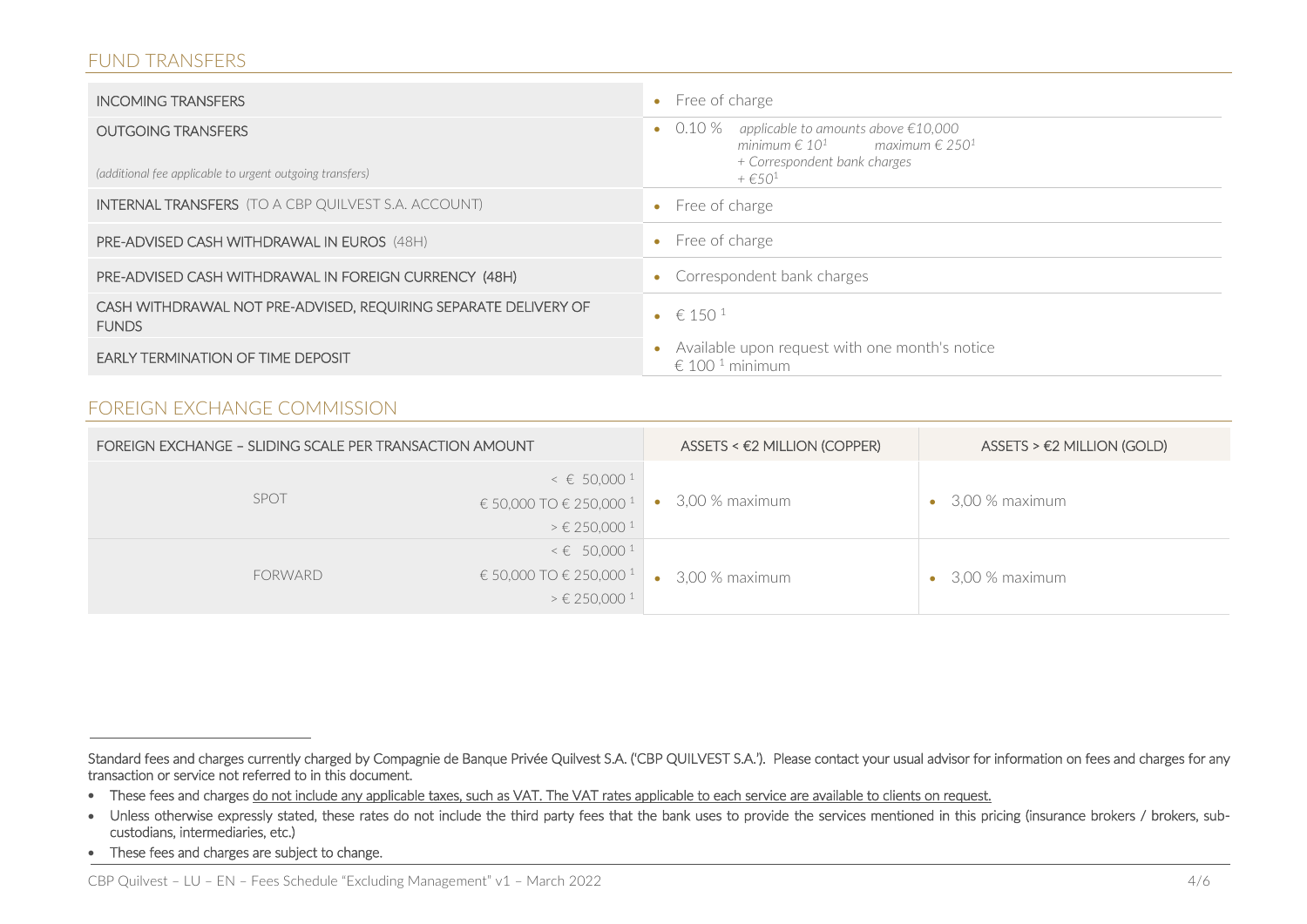# SECURITIES TRANSACTION FEES AND CUSTODY FEES

| <b>CUSTODY FEE FOR FINANCIAL INSTRUMENTS</b> | • 0.40 % per annum (charged quarterly)<br>minimum € 500.- per annum |
|----------------------------------------------|---------------------------------------------------------------------|
| CUSTODY FEE FOR PRECIOUS METALS (PHYSICAL)   | $\bullet$ 0.50%<br>minimum € 500.- per annum                        |
| <b>DEPOSIT OF SECURITIES</b>                 | $\bullet$ Free of charge                                            |
| WITHDRAWAL OF SECURITIES                     | • $\in$ 75 <sup>1</sup> / position                                  |

# THIRD PARTY FEES

| BROKERAGE FEE FOR SECURITIES TRANSACTIONS |                                                                                                                                                                                                                                                                                                                                                                                                                                       |  |
|-------------------------------------------|---------------------------------------------------------------------------------------------------------------------------------------------------------------------------------------------------------------------------------------------------------------------------------------------------------------------------------------------------------------------------------------------------------------------------------------|--|
| STANDARD MARKETS <sup>2</sup>             | $\begin{array}{cc}\n\bullet & 0.10 % & \bullet & 0.10 % & \bullet & 0.10 % & \bullet & 0.10 % & \bullet & 0.10 % & \bullet & 0.10 % & \bullet & 0.10 % & \bullet & 0.10 % & \bullet & 0.10 % & \bullet & 0.10 % & \bullet & 0.10 % & \bullet & 0.10 % & \bullet & 0.10 % & \bullet & 0.10 % & \bullet & 0.10 % & \bullet & 0.10 % & \bullet & 0.10 % & \bullet & 0.10 % & \bullet & 0.10 % & \bullet & 0.10 % & \bullet & 0.10 % & \$ |  |
|                                           | MARKETS OTHER THAN STANDARD <sup>4</sup> $\bullet$ Fees and charges available on request                                                                                                                                                                                                                                                                                                                                              |  |
| SETTLEMENT CHARGE                         | $\bullet \in$ 25 maximum                                                                                                                                                                                                                                                                                                                                                                                                              |  |

-

*<sup>1</sup> or the equivalent in another currency*

*<sup>2</sup> Standard Markets : Austria, Belgium, Denmark, Finland, France, Germany, Greece, Ireland, Italy, Luxembourg, Netherlands, Norway, Portugal, Spain, Sweden, Swiss, UK, US, and Canada. <sup>3</sup> or the equivalent in another currency*

*<sup>4</sup> Markets other than standard : Australia, Brazil, Czech Republic, Estonia, Hong Kong, Hungary, India, Indonesia, Japan, Malaysia, Mexico, New Zealand, Philippines, Poland, Singapore, South Africa, South Korea, Taïwan, Thailand and Turkey.*

Standard fees and charges currently charged by Compagnie de Banque Privée Quilvest S.A. ('CBP QUILVEST S.A.'). Please contact your usual advisor for information on fees and charges for any transaction or service not referred to in this document.

<sup>•</sup> These fees and charges do not include any applicable taxes, such as VAT. The VAT rates applicable to each service are available to clients on request.

<sup>•</sup> Unless otherwise expressly stated, these rates do not include the third party fees that the bank uses to provide the services mentioned in this pricing (insurance brokers / brokers, subcustodians, intermediaries, etc.)

<sup>•</sup> These fees and charges are subject to change.